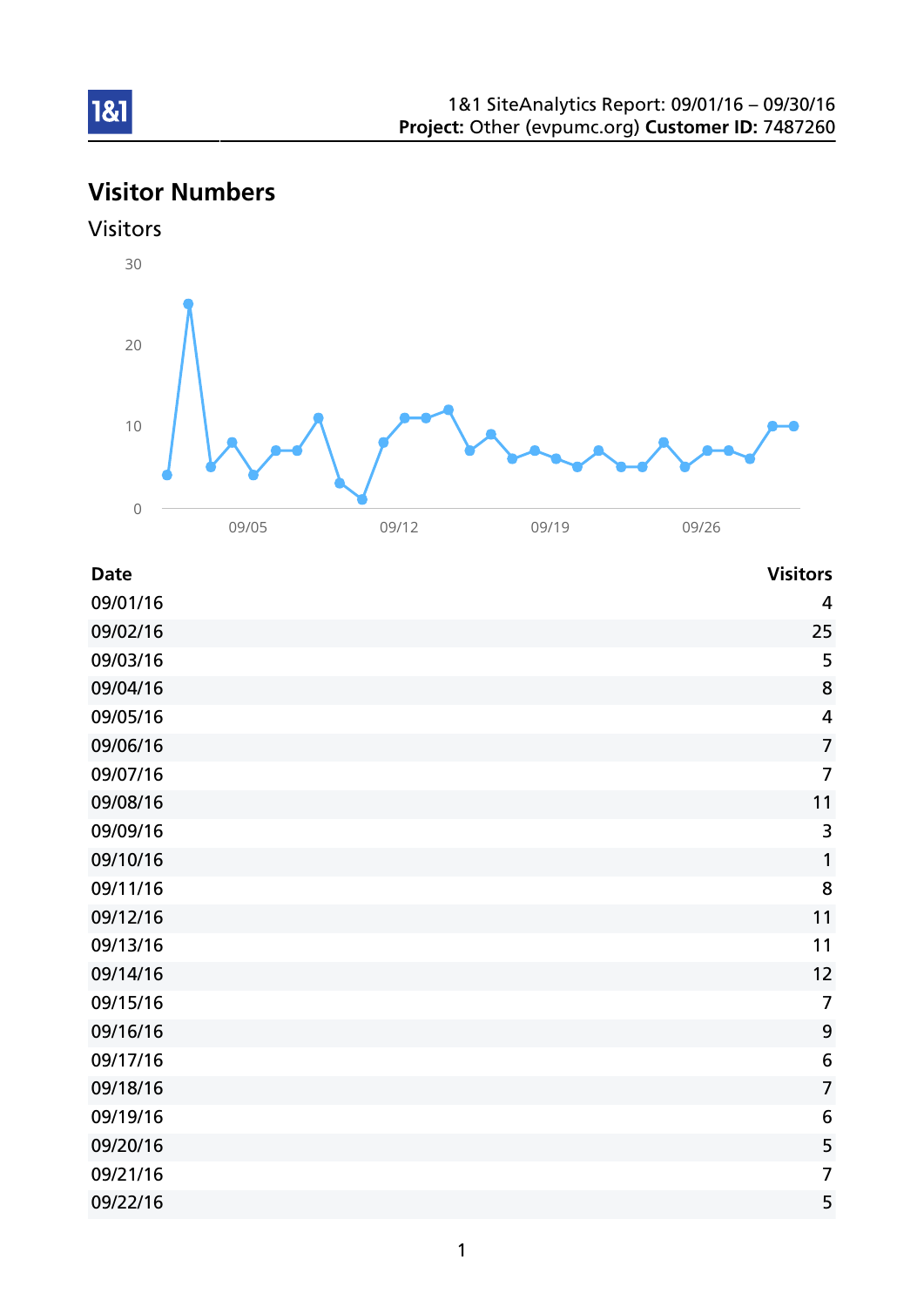| 1&1 SiteAnalytics Report: 09/01/16 - 09/30/16    |  |
|--------------------------------------------------|--|
| Project: Other (evpumc.org) Customer ID: 7487260 |  |

| <b>Date</b>  | <b>Visitors</b> |
|--------------|-----------------|
| 09/23/16     | 5               |
| 09/24/16     | 8               |
| 09/25/16     | 5               |
| 09/26/16     | $\overline{7}$  |
| 09/27/16     | $\overline{7}$  |
| 09/28/16     | 6               |
| 09/29/16     | 10              |
| 09/30/16     | 10              |
| <b>Total</b> | 227             |

## Sessions



| <b>Date</b> | <b>Sessions</b> |
|-------------|-----------------|
| 09/01/16    | 4               |
| 09/02/16    | 25              |
| 09/03/16    | 5               |
| 09/04/16    | 8               |
| 09/05/16    | 4               |
| 09/06/16    | $\overline{7}$  |
| 09/07/16    | $\overline{7}$  |
| 09/08/16    | 11              |
| 09/09/16    | 3               |
| 09/10/16    | 1               |
| 09/11/16    | 8               |
| 09/12/16    | 11              |
|             |                 |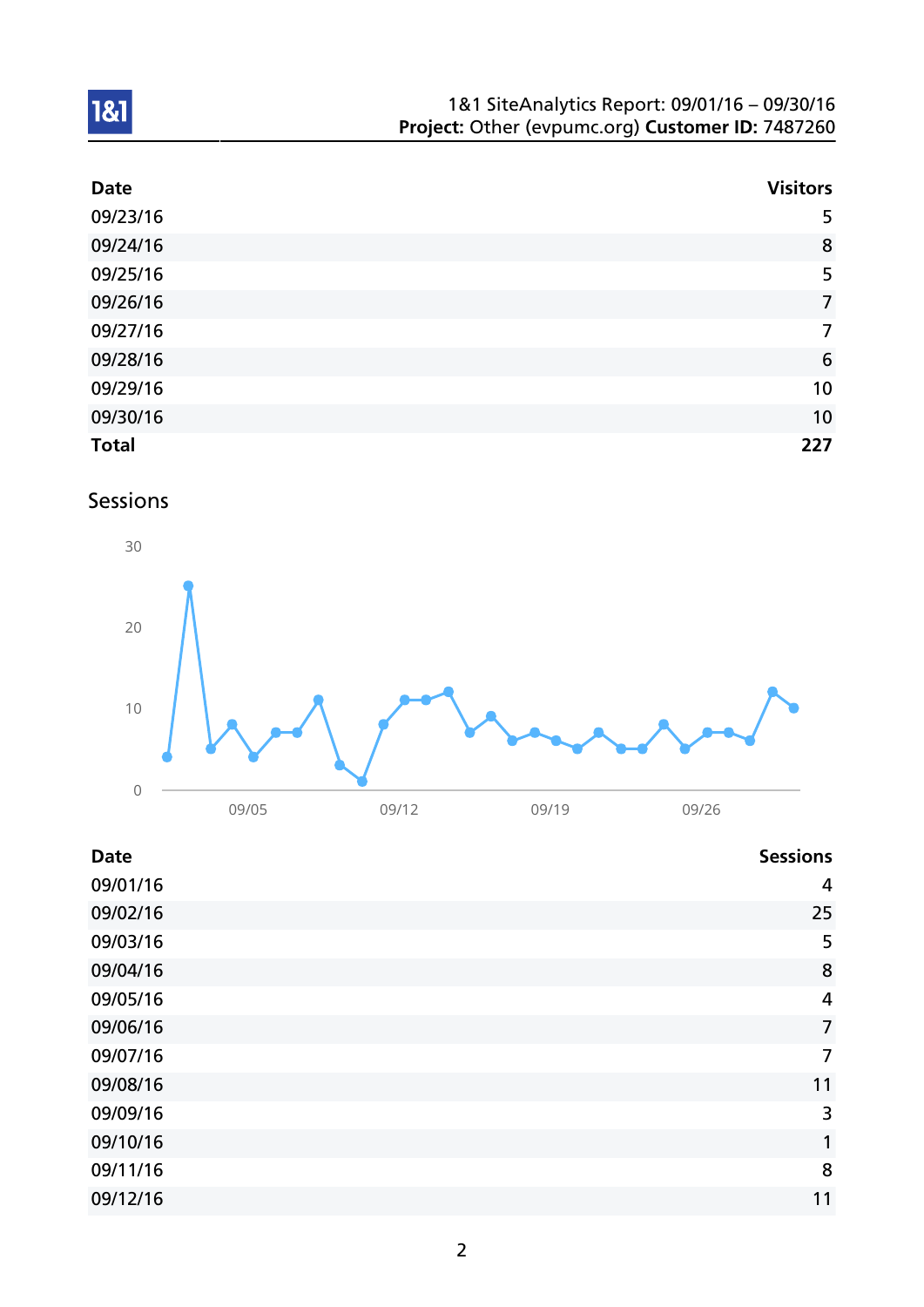| <b>Date</b>  | <b>Sessions</b>  |
|--------------|------------------|
| 09/13/16     | 11               |
| 09/14/16     | 12               |
| 09/15/16     | $\overline{7}$   |
| 09/16/16     | 9                |
| 09/17/16     | 6                |
| 09/18/16     | $\overline{7}$   |
| 09/19/16     | $\boldsymbol{6}$ |
| 09/20/16     | 5                |
| 09/21/16     | $\overline{7}$   |
| 09/22/16     | 5                |
| 09/23/16     | 5                |
| 09/24/16     | 8                |
| 09/25/16     | 5                |
| 09/26/16     | $\overline{7}$   |
| 09/27/16     | $\overline{7}$   |
| 09/28/16     | 6                |
| 09/29/16     | 12               |
| 09/30/16     | 10               |
| <b>Total</b> | 229              |

## Search Engine Robots



| <b>Search Engine Robots</b> | <b>Sessions</b> | Percentage |
|-----------------------------|-----------------|------------|
| bingbot/2.0                 | 648             | 53.96%     |
| Baiduspider/2.0             | 83              | 6.91%      |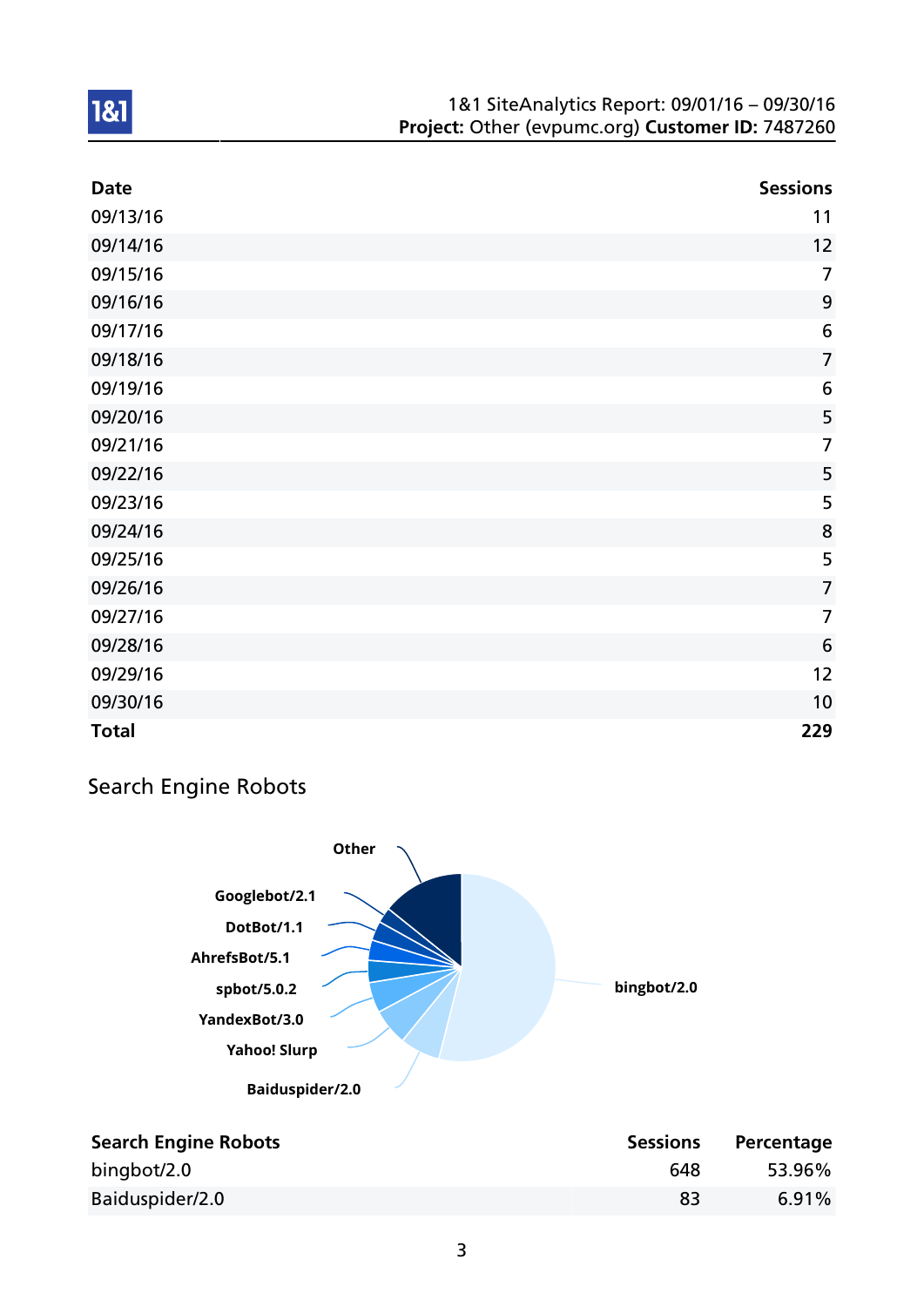| <b>Search Engine Robots</b> | <b>Sessions</b> | Percentage |
|-----------------------------|-----------------|------------|
| Yahoo! Slurp                | 76              | 6.33%      |
| YandexBot/3.0               | 63              | 5.25%      |
| spbot/5.0.2                 | 46              | 3.83%      |
| AhrefsBot/5.1               | 42              | 3.50%      |
| DotBot/1.1                  | 40              | 3.33%      |
| Googlebot/2.1               | 32              | 2.66%      |
| <b>SEOkicks-Robot</b>       | 24              | 2.00%      |
| MegaIndex.ru/2.0            | 23              | 1.92%      |
| spbot/5.0.3                 | 23              | 1.92%      |
| Googlebot-Mobile            | 21              | 1.75%      |
| Dataprovider/6.101          | 11              | 0.92%      |
| ips-agent                   | 11              | 0.92%      |
| rogerbot/1.0                | 10              | 0.83%      |
| Googlebot-Mobile/2.1        | 8               | 0.67%      |
| SafeDNSBot                  | 5               | 0.42%      |
| SeznamBot/3.2               | 5               | 0.42%      |
| WikiDo/1.1                  | 5               | 0.42%      |
| Aboundexbot/0.3             | 4               | 0.33%      |
| msnbot-media/1.1            | 4               | 0.33%      |
| Exabot/3.0                  | 3               | 0.25%      |
| DuckDuckGo-Favicons-Bot/1.0 | $\overline{2}$  | 0.17%      |
| Scrapy/1.1.2                | $\overline{2}$  | 0.17%      |
| SurveyBot/2.3               | $\overline{2}$  | 0.17%      |
| Uptimebot/1.0               | $\overline{2}$  | 0.17%      |
| 360Spider                   | 1               | 0.08%      |
| CCBot/2.0                   | 1               | 0.08%      |
| DowntimeDetector/1.0        | 1               | 0.08%      |
| Google favicon              | 1               | 0.08%      |
| SpyOnWeb                    | 1               | 0.08%      |
| crazywebcrawler 0.9.10      | 1               | 0.08%      |
| <b>Total</b>                | 1,201           | 100.00%    |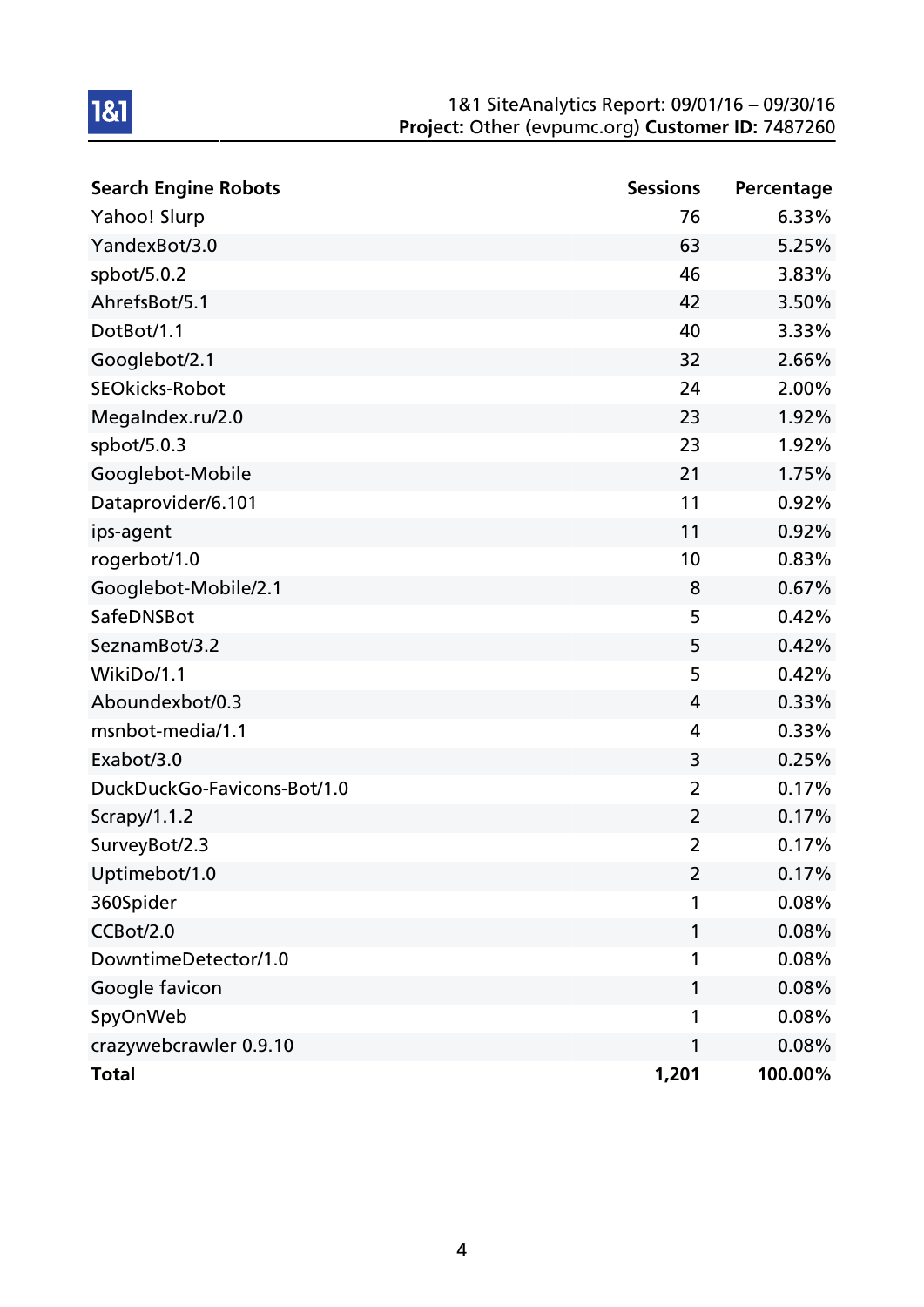# Page Analysis Most Frequently Visited Pages

181



| <b>Pages</b>             | <b>Sessions</b> | Percentage |
|--------------------------|-----------------|------------|
| /Default.htm             | 205             | 52.56%     |
| /Elim.htm                | 27              | 6.92%      |
| /Announce.htm            | 23              | 5.90%      |
| /Calendar.htm            | 23              | 5.90%      |
| /NewsLetterIdx.htm       | 13              | 3.33%      |
| /Sermons.htm             | 13              | 3.33%      |
| /M-Statement.htm         | 9               | 2.31%      |
| /St_Johns.htm            | 8               | 2.05%      |
| /Stats.htm               | 8               | 2.05%      |
| /web_links.htm           | 8               | 2.05%      |
| /Believe.htm             | $\overline{7}$  | 1.79%      |
| /Elim-HISTORY.htm        | 6               | 1.54%      |
| <b>Morship.htm</b>       | 6               | 1.54%      |
| /CalendarOld.htm         | 5               | 1.28%      |
| /Elim_M-Statement.htm    | 4               | 1.03%      |
| /StJohns M-Statement.htm | $\overline{4}$  | 1.03%      |
| /St_Johns-HISTORY.htm    | $\overline{4}$  | 1.03%      |
| /missions.htm            | 4               | 1.03%      |
| /valley_views0813.htm    | 3               | 0.77%      |
| /valley_views0913.htm    | 3               | 0.77%      |
| /valley_views1013.htm    | 3               | 0.77%      |
| /valley_views1113.htm    | 3               | 0.77%      |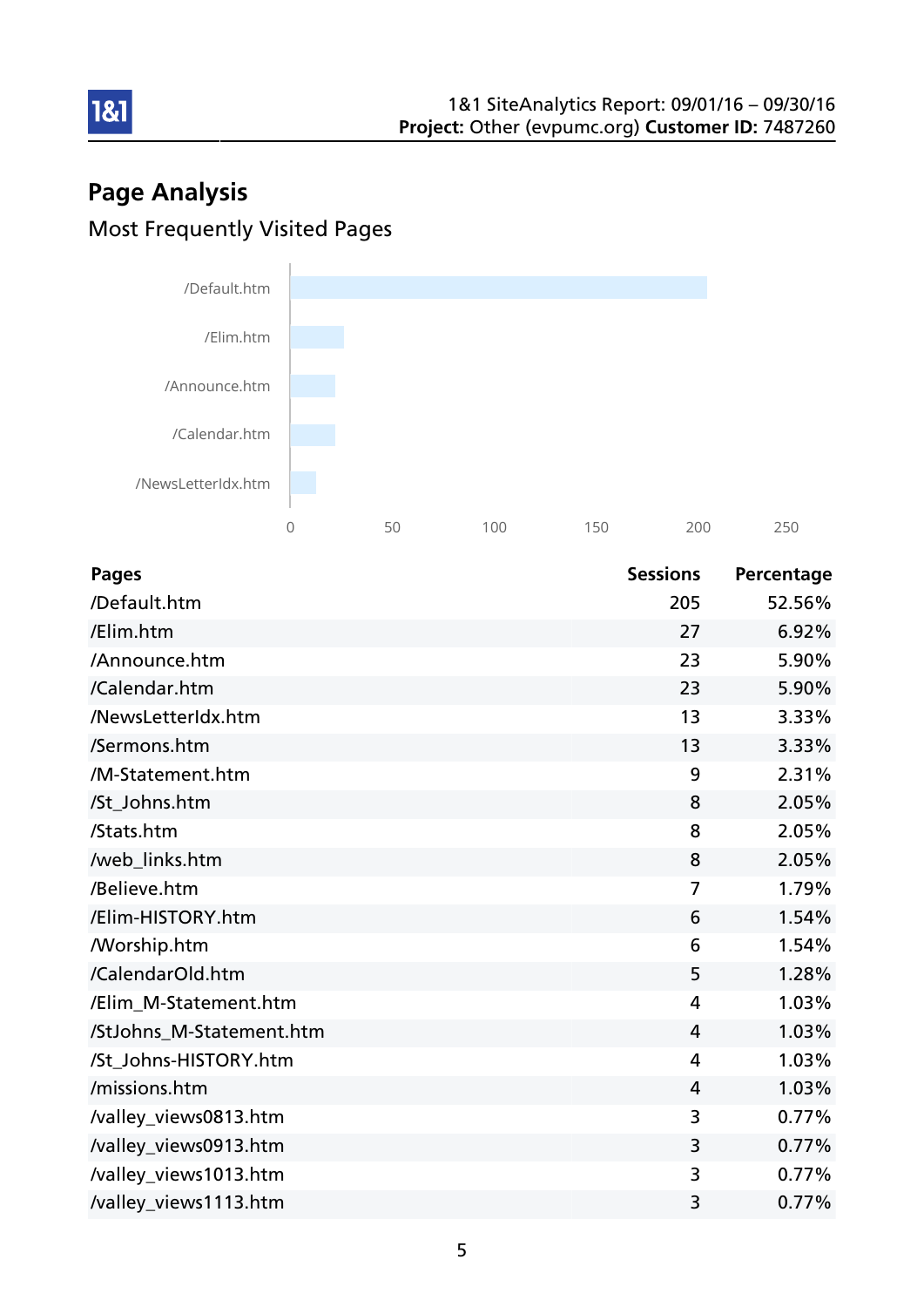| <b>Pages</b>   |     | Sessions Percentage |
|----------------|-----|---------------------|
| /Bulletins.htm |     | $0.26\%$            |
| <b>Total</b>   | 390 | 100.00%             |

## Keywords

1&1



| <b>Keywords</b>                   | <b>Sessions</b> |
|-----------------------------------|-----------------|
| "Isaiah 38:9-20"                  |                 |
| elimsport united methodist church |                 |
| evpumc.org                        |                 |

# Referring Pages



| <b>Pages</b>               | <b>Sessions</b> |
|----------------------------|-----------------|
| https://www.google.com/    |                 |
| http://burger-imperia.com/ |                 |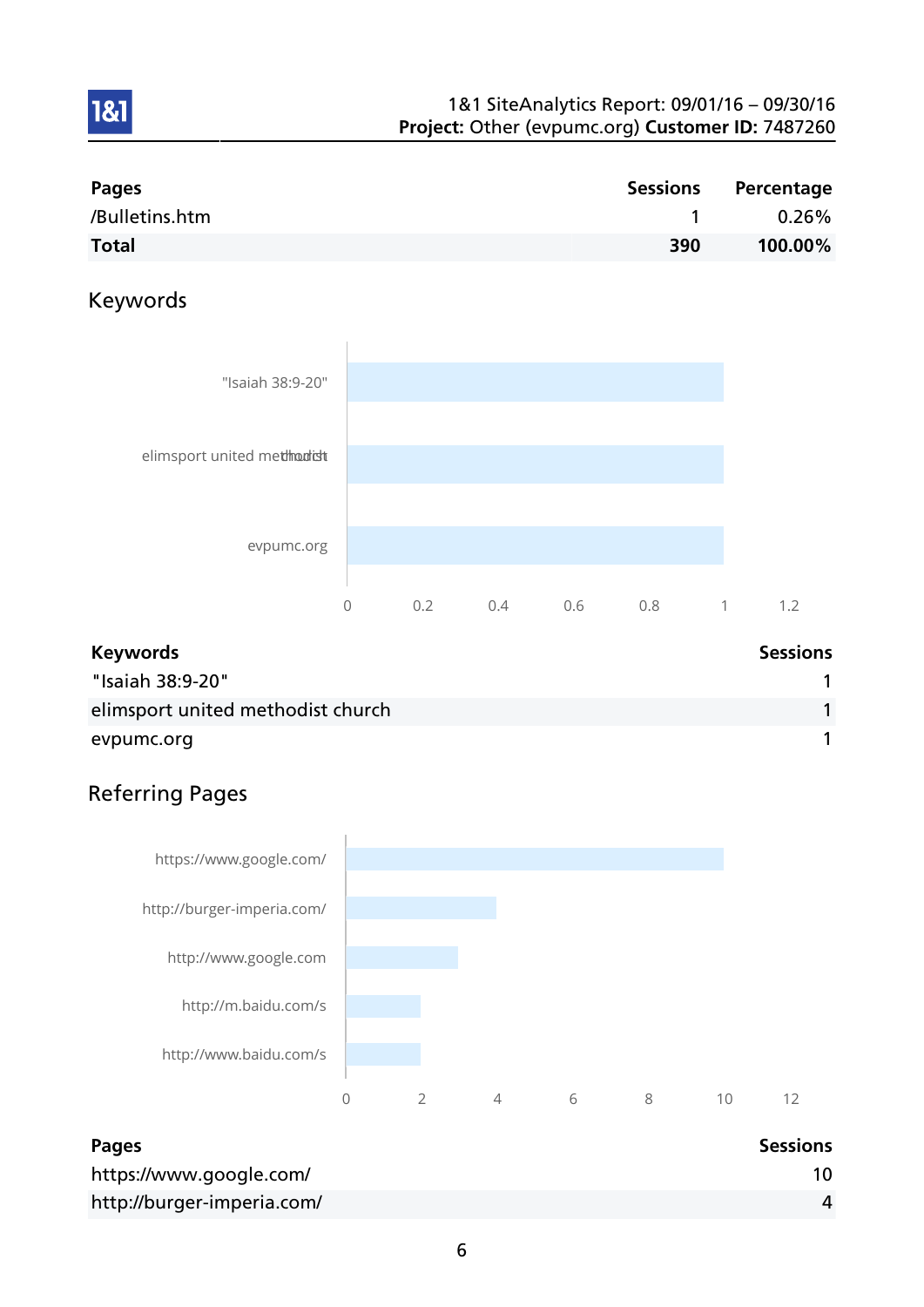

| <b>Pages</b>                                                                                                                                                                                                                         | <b>Sessions</b> |
|--------------------------------------------------------------------------------------------------------------------------------------------------------------------------------------------------------------------------------------|-----------------|
| http://www.google.com                                                                                                                                                                                                                | 3               |
| http://m.baidu.com/s                                                                                                                                                                                                                 | 2               |
| http://www.baidu.com/s                                                                                                                                                                                                               | 2               |
| https://www.bing.com/                                                                                                                                                                                                                | 2               |
| http://gf56gferos990apis.com/                                                                                                                                                                                                        | 1               |
| http://google.com                                                                                                                                                                                                                    | 1               |
| http://hvd-store.com/                                                                                                                                                                                                                | 1               |
| http://r.search.yahoo.com/_ylt=A0LEVjiVee5XfysAHR0nnIlQ;_ylu=X3oD<br>MTByNXQ0NThjBGNvbG8DYmYxBHBvcwM1BHZ0aWQDBHNlYwNzcg-<br>-/RV=2/RE=1475275285/RO=10/RU=http://www.evpumc.org/Sermons.h<br>tm/RK=0/RS=Vg8BmH5jIdJ.RwcH03_Onzu5XAE- | 1               |
| http://www.bing.com/search                                                                                                                                                                                                           | 1               |
| http://www.connectwilliamsport.com/events/view/6716/7th-annual-eli<br>msport-fall-festival-and-parade/2013-09-21                                                                                                                     | 1               |
| http://www.google.com/                                                                                                                                                                                                               | 1               |
| http://www.google.com/search                                                                                                                                                                                                         | 1               |
| http://www.google.com/url                                                                                                                                                                                                            |                 |
| http://www.timer4web.com/domain/evpumc.org                                                                                                                                                                                           | 1               |
| http://www.umc.org/find-a-church/church/22258                                                                                                                                                                                        | 1               |

# Browsers & Systems

Browsers



| <b>Browsers</b> | <b>Sessions</b> | Percentage |
|-----------------|-----------------|------------|
| Chrome          | 83              | 36.24%     |
| Firefox         | 50              | 21.83%     |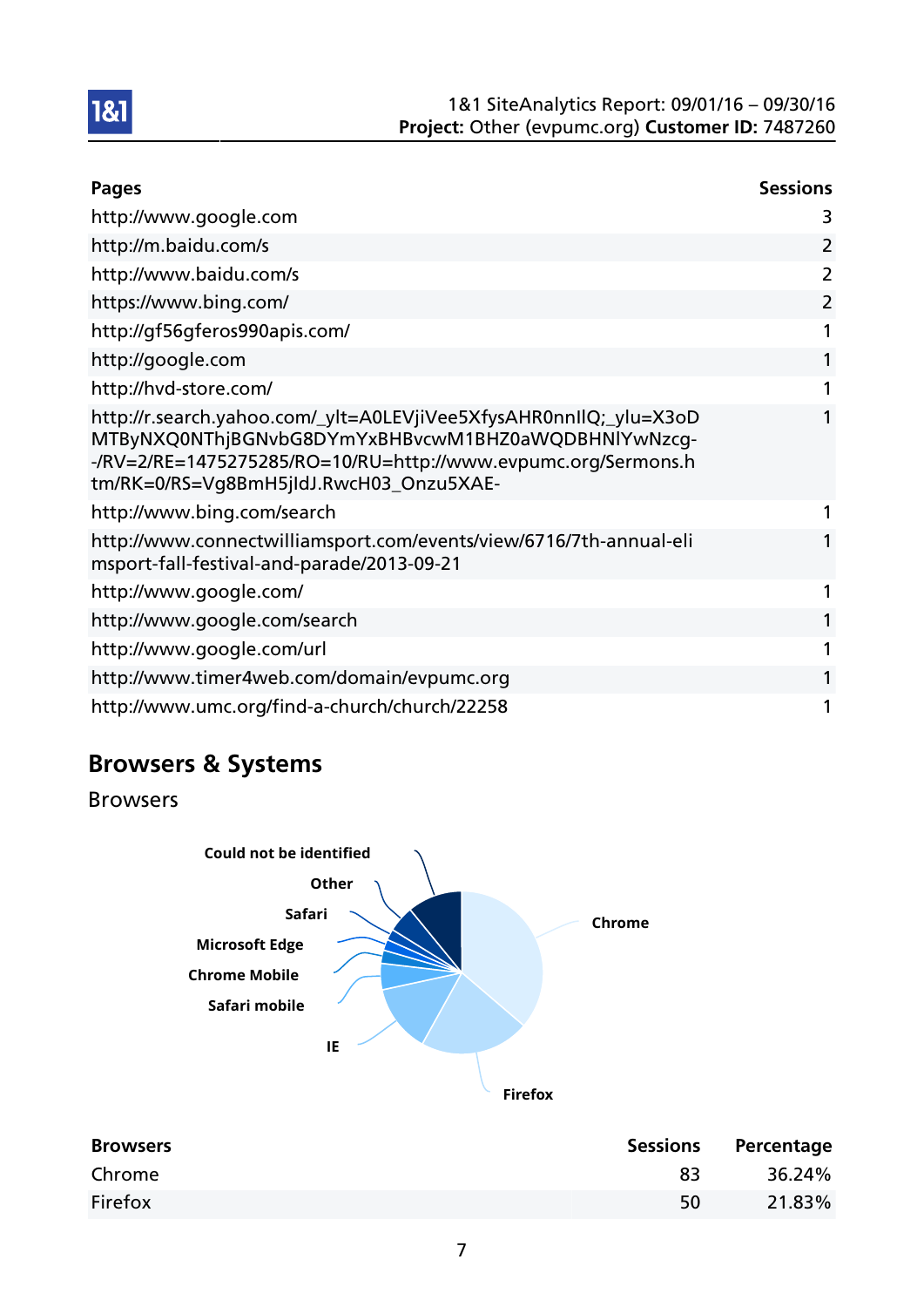| <b>Browsers</b>         | <b>Sessions</b> | Percentage |
|-------------------------|-----------------|------------|
| IE                      | 31              | 13.54%     |
| Safari mobile           | 12              | 5.24%      |
| <b>Chrome Mobile</b>    | 6               | 2.62%      |
| Microsoft Edge          | 5               | 2.18%      |
| Safari                  | 5               | 2.18%      |
| Opera                   | 3               | 1.31%      |
| Android browser         | 1               | 0.44%      |
| Chromium                | 1               | 0.44%      |
| <b>Flock</b>            | 1               | 0.44%      |
| Go http package         | 1               | 0.44%      |
| Java                    | 1               | 0.44%      |
| Lynx                    | 1               | 0.44%      |
| Mozilla                 | 1               | 0.44%      |
| Opera Mini              | 1               | 0.44%      |
| Silk                    | 1               | 0.44%      |
| Could not be identified | 25              | 10.92%     |
| <b>Total</b>            | 229             | 100.00%    |

# Operating Systems



| <b>Operating Systems</b> | <b>Sessions</b> | Percentage |
|--------------------------|-----------------|------------|
| Windows                  | 134             | 58.52%     |
| OS X                     | 23              | 10.04%     |
| Linux                    | 20              | 8.73%      |
| iOS                      | 13              | 5.68%      |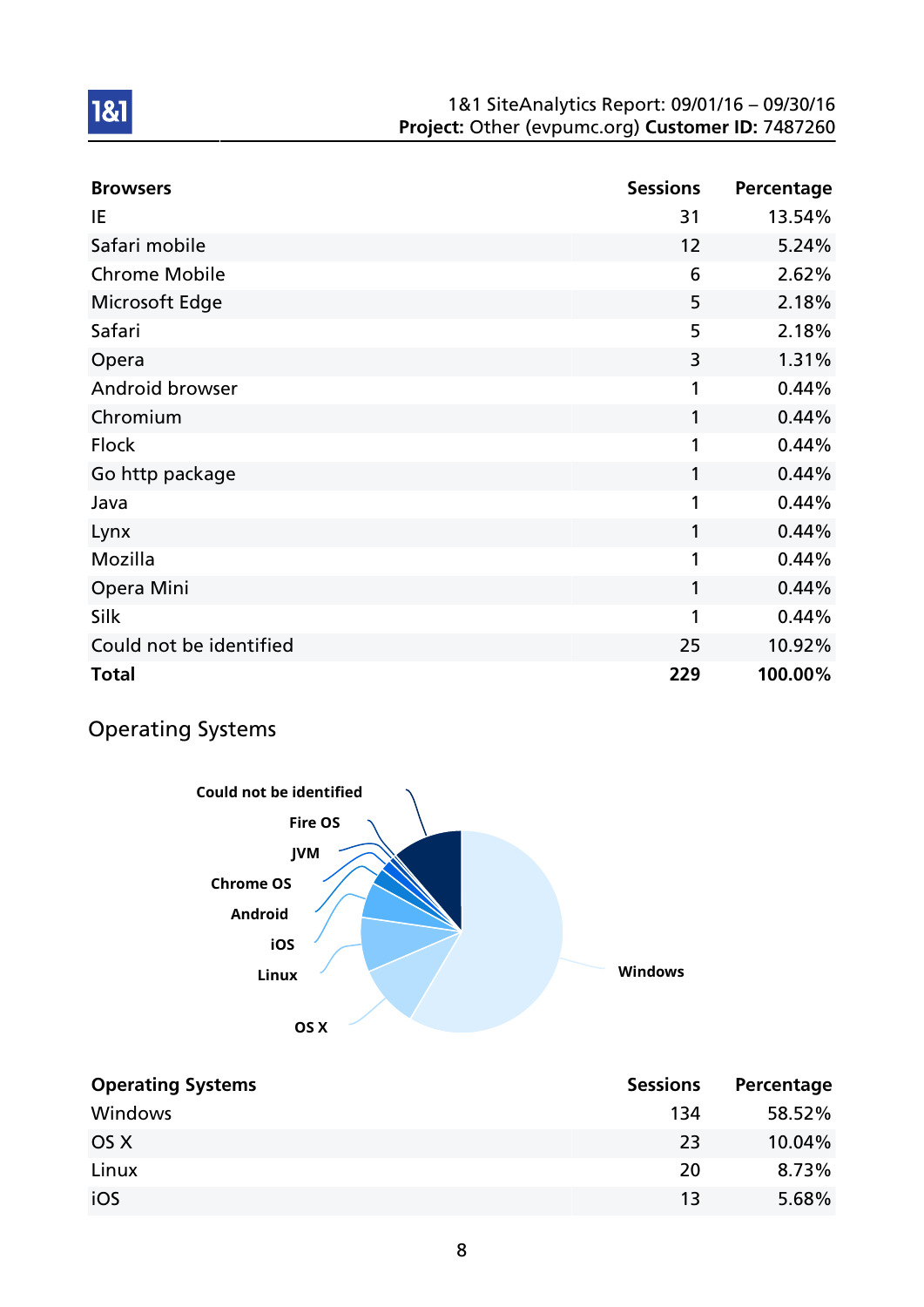| <b>Operating Systems</b> | <b>Sessions</b> | Percentage |
|--------------------------|-----------------|------------|
| Android                  | 6               | 2.62%      |
| Chrome OS                | 4               | 1.75%      |
| <b>JVM</b>               | $\mathcal{L}$   | $0.87\%$   |
| Fire OS                  |                 | 0.44%      |
| Could not be identified  | 26              | 11.35%     |
| <b>Total</b>             | 229             | 100.00%    |

# Visitor Locations

**Countries** 

| <b>Countries</b>        | <b>Sessions</b> | Percentage |
|-------------------------|-----------------|------------|
| <b>United States</b>    | 129             | 56.33%     |
| <b>Israel</b>           | 21              | 9.17%      |
| France                  | 10              | 4.37%      |
| China                   | 8               | 3.49%      |
| Ukraine                 | 8               | 3.49%      |
| Germany                 | $\overline{7}$  | 3.06%      |
| Russia                  | 6               | 2.62%      |
| Canada                  | 4               | 1.75%      |
| Netherlands             | $\overline{4}$  | 1.75%      |
| <b>Czech Republic</b>   | 3               | 1.31%      |
| Romania                 | 3               | 1.31%      |
| Morocco                 | $\overline{2}$  | 0.87%      |
| Poland                  | $\overline{2}$  | 0.87%      |
| Singapore               | $\overline{2}$  | 0.87%      |
| Antigua and Barbuda     | 1               | 0.44%      |
| <b>United Kingdom</b>   | 1               | 0.44%      |
| Italy                   | 1               | 0.44%      |
| Japan                   | 1               | 0.44%      |
| Liberia                 | 1               | 0.44%      |
| Lithuania               | 1               | 0.44%      |
| Moldova                 | 1               | 0.44%      |
| Norway                  | 1               | 0.44%      |
| Could not be identified | 12              | 5.24%      |
| <b>Total</b>            | 229             | 100.00%    |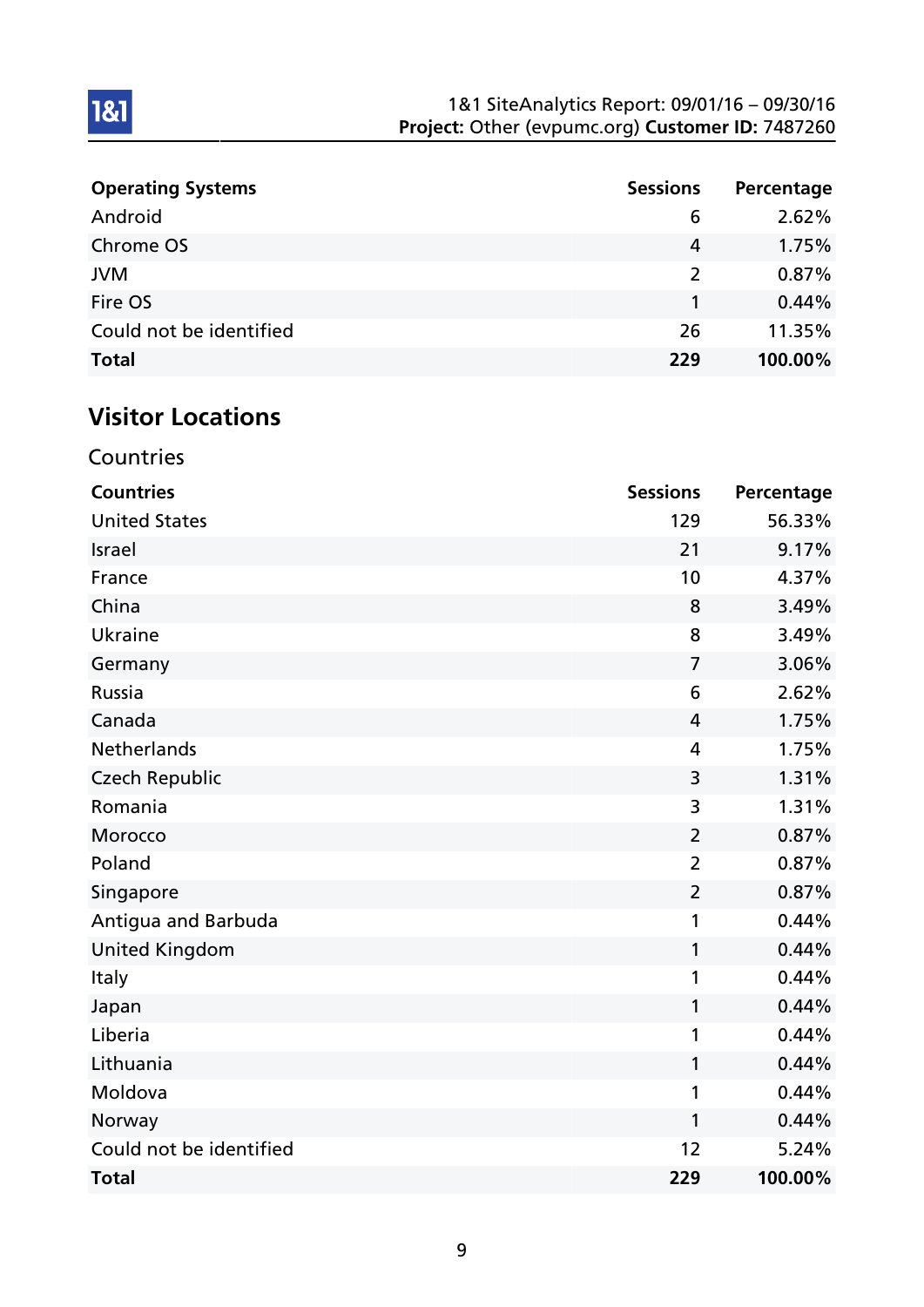### **Continents**

**1&1** 

| <b>Continents</b>       | <b>Sessions</b> | Percentage |
|-------------------------|-----------------|------------|
| <b>North America</b>    | 134             | 58.52%     |
| Europe                  | 48              | 20.96%     |
| Asia                    | 32              | 13.97%     |
| Africa                  | 3               | 1.31%      |
| Could not be identified | 12              | 5.24%      |
| <b>Total</b>            | 229             | 100.00%    |

## Information about the evaluations

### Visitors

This evaluation shows how many visitors accessed your website. Visitors are uniquely identified on the basis of the IP address and the browser ID. If a visitor goes to your website more than once a day, only one visitor is counted.

### **Sessions**

This evaluation shows the number of sessions. A session starts when a visitor accesses your website and ends when he or she leaves it. A session ends automatically after 30 minutes without activity. If a visitor goes to your website more than once a day, multiple sessions are counted.

### Search Engine Robots

This evaluation shows which search engine robots have accessed the pages of your website. Search engine robots automatically search the content of websites in order to keep search engine entries up to date.

#### Most Frequently Visited Pages

This evaluation shows which pages of your website were visited most often.

#### Keywords

This evaluations shows the keywords with which your website was most commonly found in search engines.

### Referring Pages

This evaluation shows the websites from which visitors were transferred to your website.